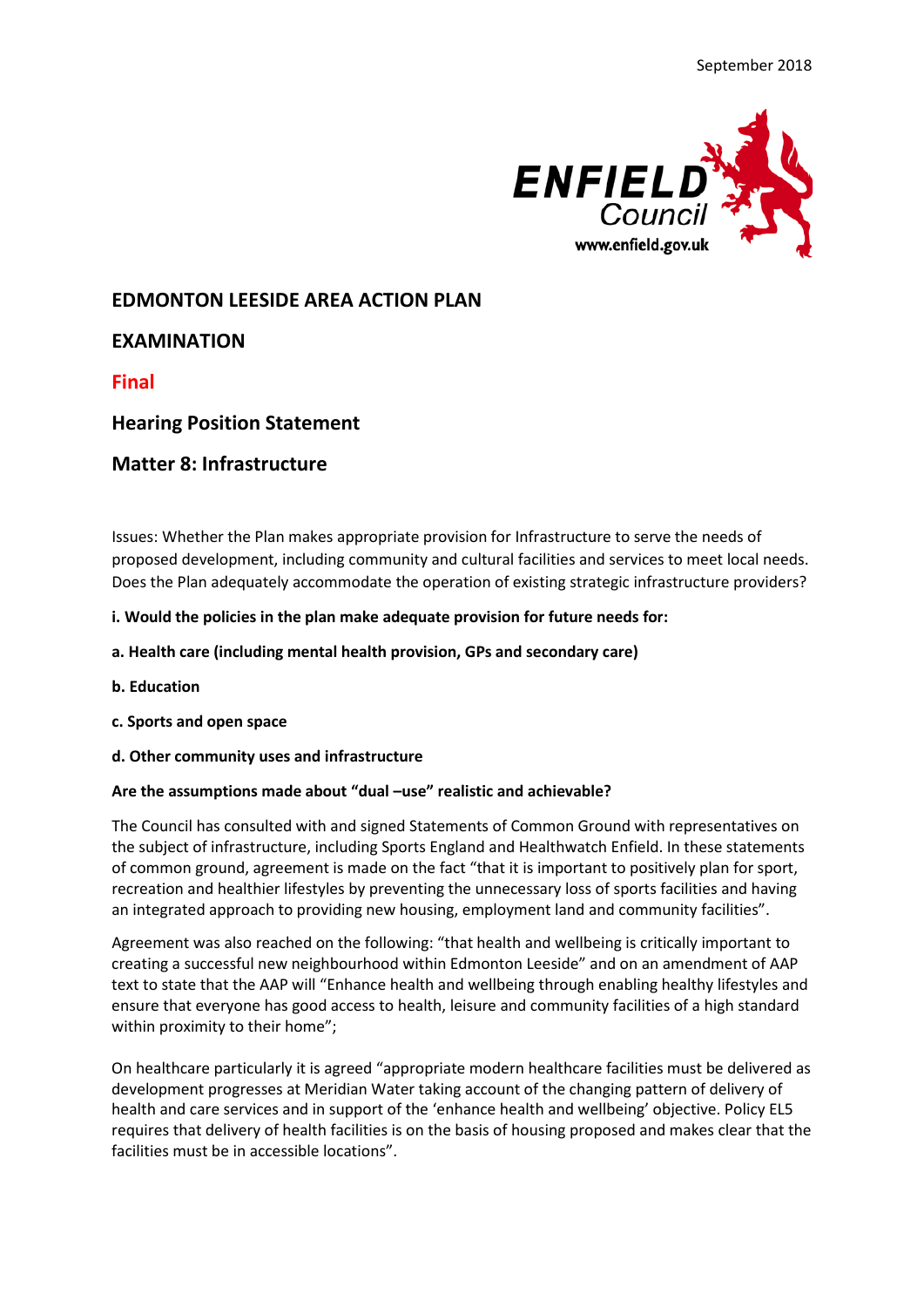Policy EL5 on Community Facilities in Meridian Water, Policy EL9 of the AAP on Leisure Facilities and Open Space at Meridian Water, as well as policy EL27 on Watercourses at Edmonton Leeside and EL28 on New and Existing Green Spaces and a number of policies on transport place extensive emphasis on ensuring that Edmonton Leeside and especially Meridian Water development is comprehensively underpinned by infrastructure including community and cultural facilities and services to meet local needs.

In terms of implementation, these plans are substantiated by a clear commitment to funding necessary infrastructure through CIL and Section 106 planning obligations (see AAP page 152-153) in line with the Council's CIL Regulation 123 List and Section 106 SPD, as well as through AAP policy EL13 on Infrastructure Delivery in Meridian Water. The latter states that "Development within the Meridian Water boundary will be subject to financial contributions towards infrastructure requirements secured on all developments liable for CIL or section 106 planning obligations.

The Council is bringing forward a new Local Plan and undergoing a CIL review to ensure that its CIL approach remains relevant to current policy and circumstances.

Regarding accommodating the operation of existing strategic infrastructure providers, the Council has been consulting with and is currently working with Transport for London, Arriva, the North London Waste Authority, the Environment Agency, Thames Water and the Lee Valley Regional Park Authority to draft and sign statements of common ground. These will recognise and enshrine the council's commitment to working with existing infrastructure providers for the best possible outcome for local residents and to accommodating providers' needs as part of ELAAP and Meridian Water.

Regarding assumptions of "dual use", we assume the Inspector is referring to mixed use.

As regards assumptions of mixed use in the AAP, the AECOM evidence base work from 2016 and KCA's design work can be considered realistic and achievable on the basis of looking at existing precedents from other successful plans and developments.

## **ii. Is the plan based on realistic assumptions in relation to the capacity to provide supporting infrastructure at higher densities? What is the justification for the standards used in the scenario testing?**

The Aecom report Edmonton Leeside Area Action Plan Evidence on Housing and Supporting Infrastructure [ELAAP 12} undertakes a thorough assessment and clearly sets out the methodology and standards used to assess each type of infrastructure including education, primary healthcare, open space, culture and leisure. It also sets out the assumptions which informed the individual development scenarios.

To illustrate, for open space, the LBE Open Space and Sports Assessment Update (2011) provides details of the borough's existing provision in terms of ratios of provision per 1,000 residents. Aecom subsequently used the MALP open space hierarchy to examine public park supply. It then uses the GLA's Shaping Neighbourhoods: Children and Young People's Play and Informal Recreation Supplementary Planning Guidance (SPG) (2012) document different accessibility distances for play space dependent upon the age of a child and assesses the play spaces within walking distance. The report also looks at allotments in the area.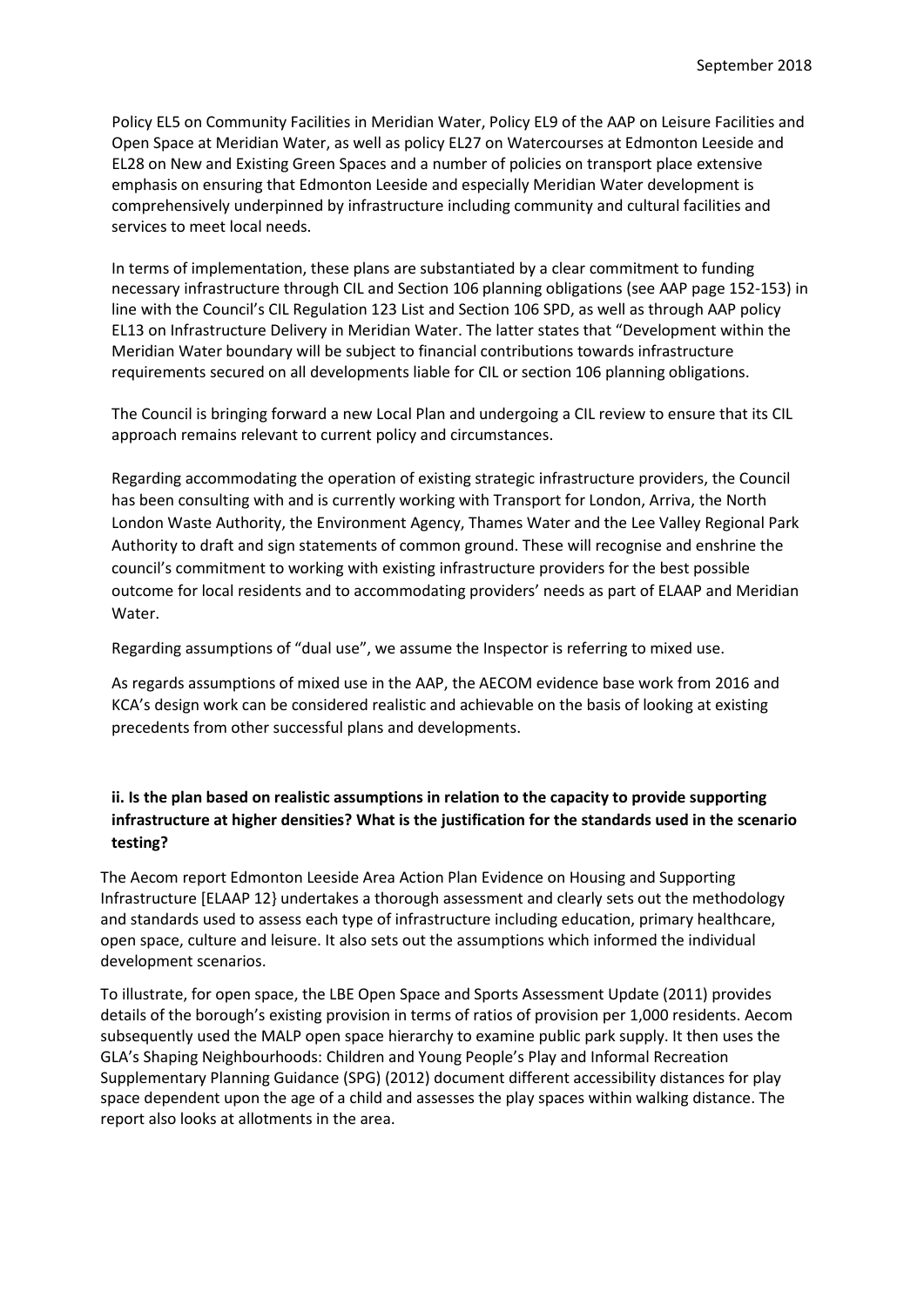For future open space provision, the report uses the targets set in the Open Space and Sports Assessment Update (2011) for the time period up to 2026. Based on this, the study forecasts additional need.

Similarly for all other types of infrastructure assessed, local evidence base was used to assess the baseline provision and generally accepted standards were used to set targets i.e.

- for early years, LBE Childcare Sufficiency Assessment Update (2013) is used;
- for Primary Education, the report is based on The National Travel Survey 2013/14, data collated by the Department for Education's (DfE) Local Authority Cross Border Movement Survey and School Capacity data, LBE's Core Strategy and more recent plans for freeschools or school relocations;
- for secondary education, data used includes The National Travel Survey 2013/14, data collated by the DfE Local Authority Cross Border Movement survey in 2015, and Department of Education School Capacity data and additional data on free schools opening.
- On primary healthcare, data used is provided by the Enfield Clinical Commissioning Groups (CCG) and NHS, Health and Social Care Information Centre and NHS London Healthy Urban Development Unit (HUDU) including CCG patient list sizes compared to number of patients per GP recommended by the Department for Health (DfH).
- On culture and leisure, data and standards originate from LBE Leisure and Culture Strategy (2014), libraries services, The Retail and Town Centre Study (2014) and the LBE Infrastructure Delivery Plan Review 2014.

### **iii. Does the plan make adequate provision for water infrastructure including wastewater? Would any of the policies compromise the operations of infrastructure providers?**

The Council has extensively engaged with Thames Water and the Environment Agency, as the key stakeholders regarding water and waste water infrastructure in the area. Statements of common ground are currently being produced in cooperation between these stakeholders and the Council.

Deephams Sewage Treatment Works, the key facility for waste water processing in the north London area, is located within the ELAAP boundary. A recognition of its importance is enshrined in Policy EL18.

The Council is furthermore suggesting the designation of Deephams STW as Strategic Industrial Land, to give it added protection and to recognise its strategic importance for the area.

The proposed policies would not compromise the operations of infrastructure providers but rather seek to protect, enhance and recognise their importance and contribution to the ELAAP area and beyond.

### **iv. Does the plan make adequate provision for waste? Is it consistent with local and national policy for waste?**

The Council is consulting with the North London Waste Authority and producing a statement of common ground to mutually "recognise that the Development Consent Order (DCO) granted in 2017 for the Edmonton EcoPark". Relevant amendments to the AAP were made through the Schedule of Minor Amendments.

Edmonton Ecopark, one of the most significant waste facilities in London and certainly in North London, is located within the ELAAP boundary. It is located on strategic industrial land and protected through this designation as well as through the London Plan as an existing waste facility.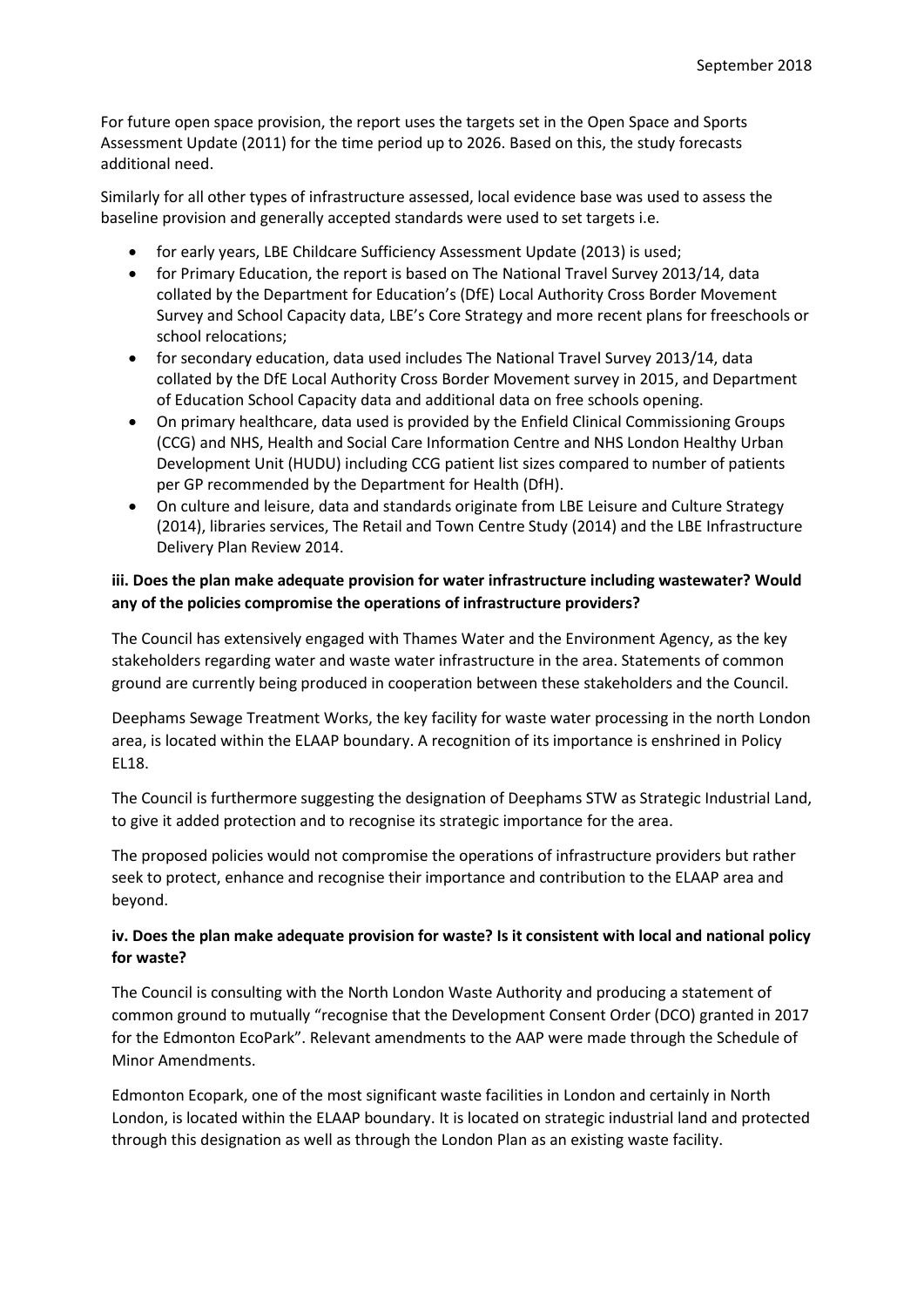Additionally, the Council is actively engaging with the surrounding boroughs to produce the North London Waste Plan (NLWP), which safeguards existing waste facilities in the area in line with London Plan and national policies, as well as making necessary provisions to cater for future projected demand for waste processing facilities. A Regulation 19 version of the NLWP will be imminently published for consultation.

ELAAP would not compromise the operations of local waste providers but rather seek to protect, enhance and recognise their importance and contribution to the ELAAP area and beyond.

### **v. In relation to the Eco-Park, does the policy need to be updated to reflect the DCO? How does it accord with local and national plan policy?**

Relevant amendments to the AAP were made through the Schedule of Minor Amendments.

### **vi. In relation to the Lee Valley Heat Network, is policy EL26 justified? How does it accord with local and national plan policy? Is it too prescriptive? Does the involvement of LBE as a stakeholder in "Energetik" leave the policy unsound?**

Plans for the expansion of Ecopark are already enshrined in the DCO and the amendments made through the Schedule of Minor Amendments.

The London Plan and new draft London Plan set heat network priority areas which are relevant to the ELAAP area.

In line with the new draft London Plan policy SI3, ELAAP, as a development plan identifies the need for and a suitable site for necessary energy infrastructure requirements including upgrades to existing infrastructure (e.g. Ecopark) and identifies existing heating and cooling networks (i.e. the Lee Valley Heat Network) and opportunities for expanding existing networks.

The new NPPF also specifically recommends in paragraph 148, that "The planning system should support the transition to a low carbon future in a changing climate, taking full account of flood risk and coastal change. It should help to: shape places in ways that contribute to radical reductions in greenhouse gas emissions, minimise vulnerability and improve resilience; encourage the reuse of existing resources, including the conversion of existing buildings; and support renewable and low carbon energy and associated infrastructure".

Even more specifically, in paragraph 9.3.7, the NPPF states that "Increasing the amount of new renewable energy sources in London developments is supported. This includes the use of energy from waste schemes that are connected to a heat network".

The detailed wording of the AAP is aimed at giving clear protection and priority to low carbon energy in the ELAAP area, for the benefit of the whole borough and the wider London area.

### **vii. Would the wording proposed in the relevant Plan policies be an effective means of achieving the aims and objectives of the Plan?**

Yes, it is considered that the wording proposed in policies EL5, EL9, EL13, EL27 and E28 would be an effective means of achieving the aims and objectives of the Plan, in particular Objectives 1: Building a Sustainable Urban Neighbourhood, Objective 4; Delivering Sustainable Regeneration and Objective 5; Celebrating the Lee Valley Waterways and Open Spaces.